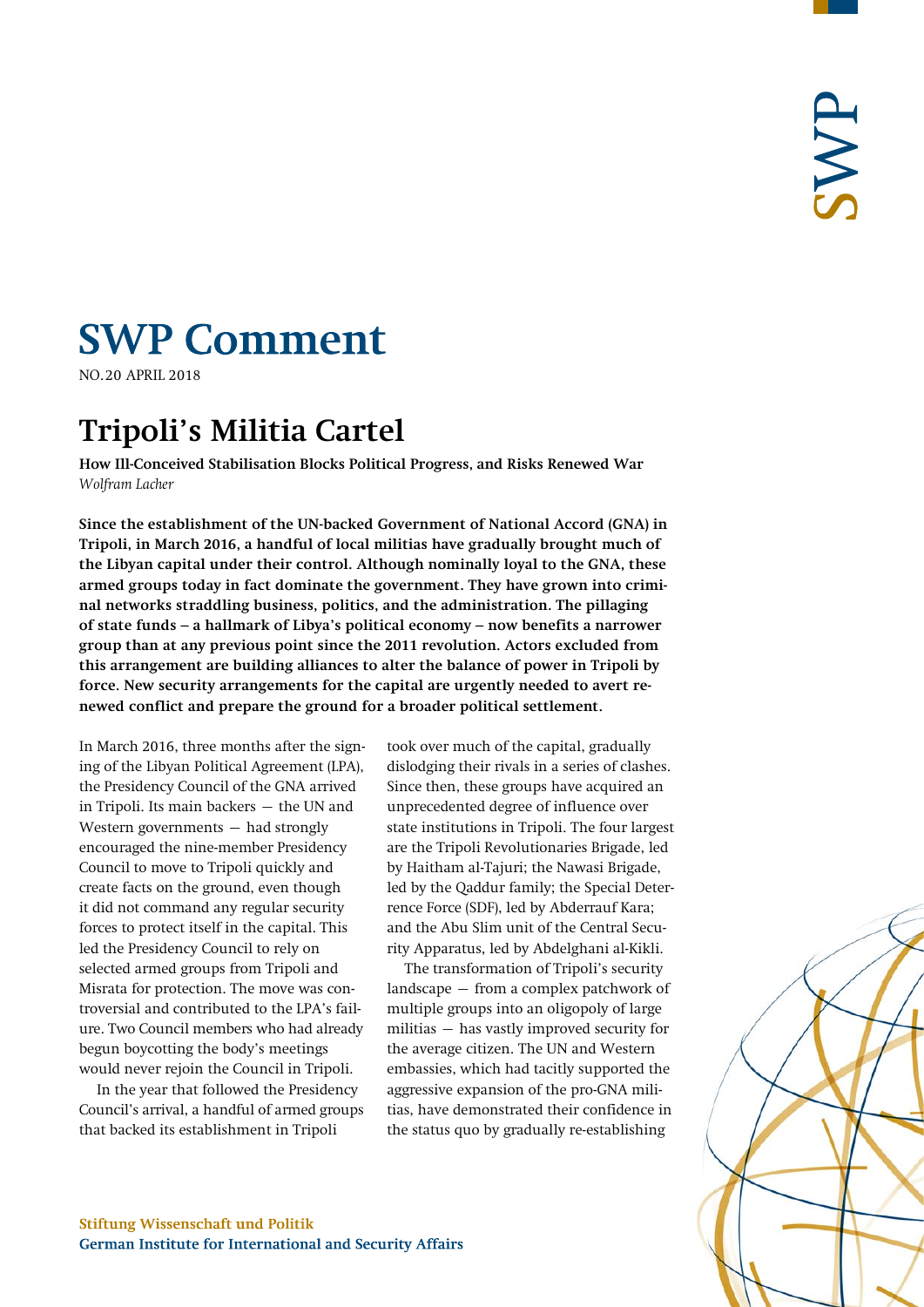themselves in Tripoli. However, the militia cartel threatens to thwart the UN's ongoing attempts at brokering a more viable political settlement and risks provoking a major new conflict over the capital.

### **The Cartel's Rise**

At the time of the Presidency Council's move to Tripoli, few armed groups there had committed to supporting it. Those groups that supported the remnants of the General National Congress, elected in 2012, and its associated government rejected the Presidency Council as being externally imposed. The large armed groups from Misrata based in Tripoli partly joined their city's political leaders in support of the Presidency Council and partly opposed it. Haitham al-Tajuri – whose armed group was then just one of many in the capital but has since grown into Tripoli's largest militia – publicly mobilised against the Presidency Council as late as two weeks before it arrived. Many other armed groups in the capital kept their options open.

The Presidency Council's arrival forced armed groups in the capital to take sides. Which side a group found itself on was not always a matter of principle. Before the move, the Presidency Council had focussed on gaining the support of the Nawasi Brigade and the SDF, both of which were based in the Suq al-Jum'a district and controlled the area around the naval base in which the Presidency Council took office. The SDF also controlled the capital's only functioning airport. In a knee-jerk reaction, Tajuri's group joined the Presidency Council's supporters during the night of its arrival. Within days, Abdelghani al-Kikli's group in the Abu Slim district entered this coalition. All four groups were in rivalry with other local militias over territory and assets; their rivals found themselves in the other camp by default. The Presidency Council rapidly fell under the influence of the militias protecting it and made little effort to reach out to others.

These four militias then began to expand. The lines of conflict were defined in part by allegiances to the two competing governments in Tripoli; in part by ideological divides, as the SDF is dominated by Madkhali Salafists, who consider political Islamists to be renegades; and in part by turf rivalries. By March 2017, the four militias had taken over most of central Tripoli; in May 2017, they dislodged their remaining opponents from positions in southern Tripoli. Only in the eastern district of Tajura did they continue to face tenacious opposition from local armed groups.

The UN Support Mission in Libya (UNSMIL) backed the militias' expansion with its tacit approval, as well as with advice to GNA officials who liaised with the armed groups. This support rested on the expectation that the Presidency Council would gradually build its own force, the Presidential Guard, to protect itself. But the rapidly increasing influence of the four big militias ensured that the Presidential Guard could not grow into a significant force.

#### **The Economy of Expansion**

What allowed these four armed groups to take over much of Tripoli within a year? The budgets they received from the state cannot account for this. As with most other Libyan armed groups, the four militias were – and are – formally part of state security institutions; Tajuri's, Kikli's, and the Qaddur family's groups are all part of the Central Security Apparatus, through which they cover salaries and operating costs. However, the heyday of militia expansion through government funding was in 2012/2013. Budgets for militias declined after the civil war that erupted in mid-2014 led state institutions to split. This did not change with the formation of the GNA. The Central Bank has granted the Presidency Council only limited access to funding.

Instead, the financial basis for expansion lay in the revenue streams that armed groups developed as state funding contracted from 2015 onwards. One effect of shrinking budgets was a sharp uptick in kidnappings in Tripoli during 2015 and 2016. Militias

SWP Comment 20 **April 2018**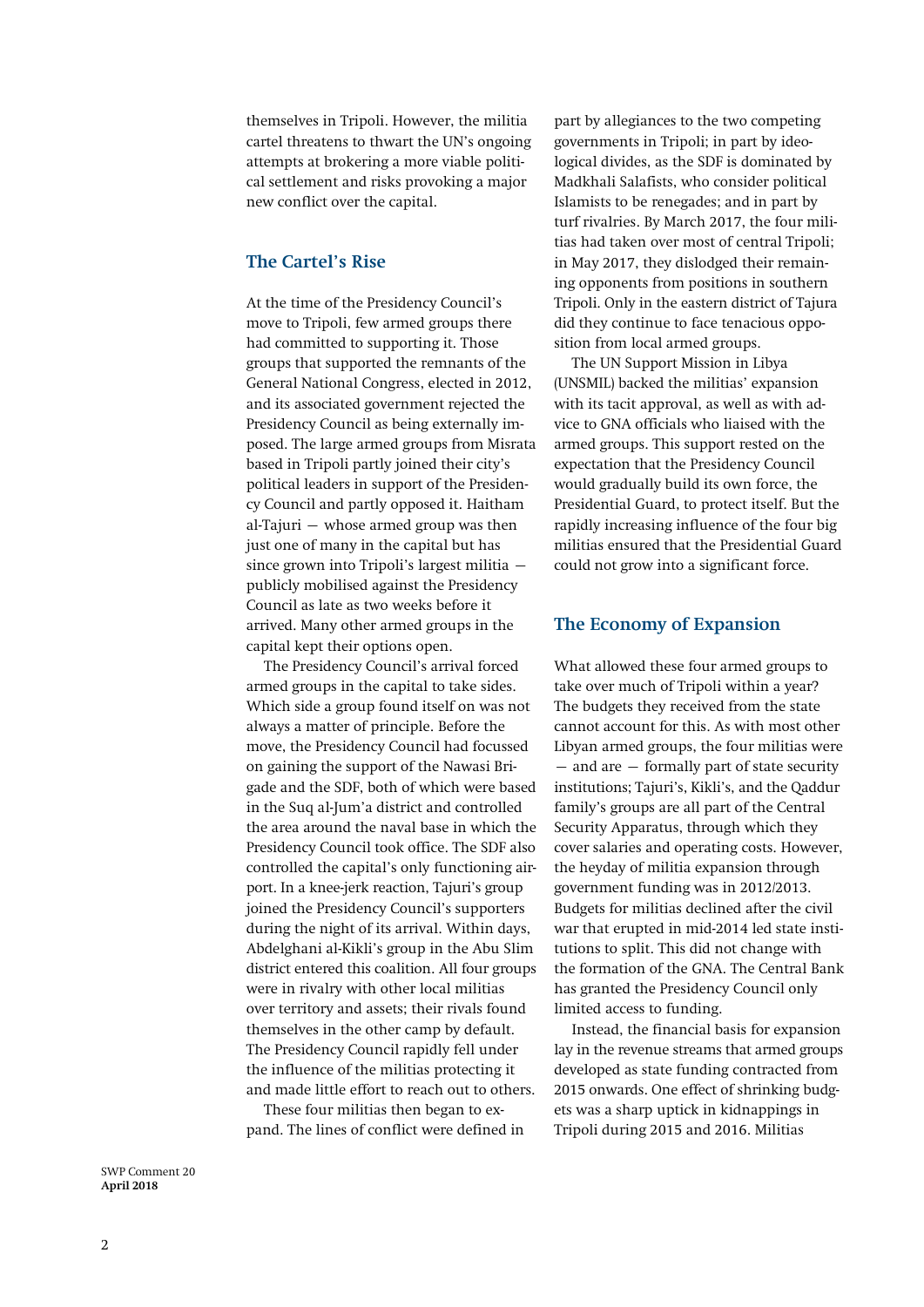also began establishing protection rackets during this period, such as taxing markets.

More consequentially, armed groups seized opportunities presented to them by Libya's worsening economic crisis, which prompted them to gradually penetrate the infrastructure of the financial system. From late 2014 onwards, confidence in the Libyan dinar eroded due to the collapse of oil production that started in 2013 and the split through state institutions since mid-2014. The gap between the official and black market exchange rates widened, offering growing profit margins for those who could access hard currency at the official rate. This led armed groups in Tripoli to start "protecting" bank branches, to obtain privileged access to foreign currency at the official rate – initially, through small-town schemes such as getting banks to issue credit cards, then travelling abroad to withdraw foreign currency and returning to exchange it on the black market. A more sophisticated scheme was to obtain letters of credit (LCs) that supply foreign currency at the official rate for the importing of goods, then to import less than the declared amount – or even nothing at all  $-$  and reconvert the foreign exchange into dinars on the black market. Militia leaders would extort branch managers or gain their complicity to obtain LCs for front companies.

The increasing influence of armed groups over banks led to trust in the banking system dropping further, as rumours spread that bank employees were colluding with kidnapping gangs to provide information on deposits. Fraud schemes also led the authorities to tighten access to foreign currency at the official rate, prompting traders to withdraw their deposits and obtain foreign currency on the black market. Together with inflation, stoked by the declining exchange rate, these developments combined to create a cash crisis. Since early 2016, long queues at banks have been a permanent sight in Tripoli.

The liquidity crisis offered yet more opportunities to armed groups, which were in the advantageous position that they could withdraw their salaries in cash as soon as

banknotes arrived at a branch. Commanders established clienteles among ordinary citizens by offering privileged access to cash withdrawals, and they made profits by buying cheques from citizens at a discount, then converting them into cash for their face value. In addition, armed groups collected monthly payments for protecting bank branches, in addition to the state salaries their members received. Paid contracts to provide security also became the norm at all major state-owned enterprises and office buildings.

These changes in the financial basis of Tripoli militias meant that their rivalries among each other had a strong economic dimension, and that territorial expansion could sustain itself, since new areas offered new sources of income.

#### **From Militias to Mafias**

Under the Presidency Council's watch, the militia oligopoly in Tripoli has consolidated into a cartel. The militias are no longer merely armed groups that exert their influence primarily through coercive force. They have grown into networks spanning politics, business, and the administration.

The fraud schemes involving LCs were a major driver in this evolution. Businessmen associated themselves with militia commanders to profit from LC fraud, then invested part of their gains in the armed group they allied with. The regulatory framework for LCs grew more complex because the Central Bank tightened oversight, the GNA's economy ministry also established a committee overseeing LC procedures, and the Audit Bureau suspended an increasing number of approved LCs. To continue, actors engaging in LC fraud had to exert influence within these different institutions, as well as in bank branches and the customs administration.

To pursue these and other fraudulent practices, commanders in Tripoli's large armed groups began placing agents throughout the administration. Since late 2016, new appointments in ministries and other

> SWP Comment 20 **April 2018**